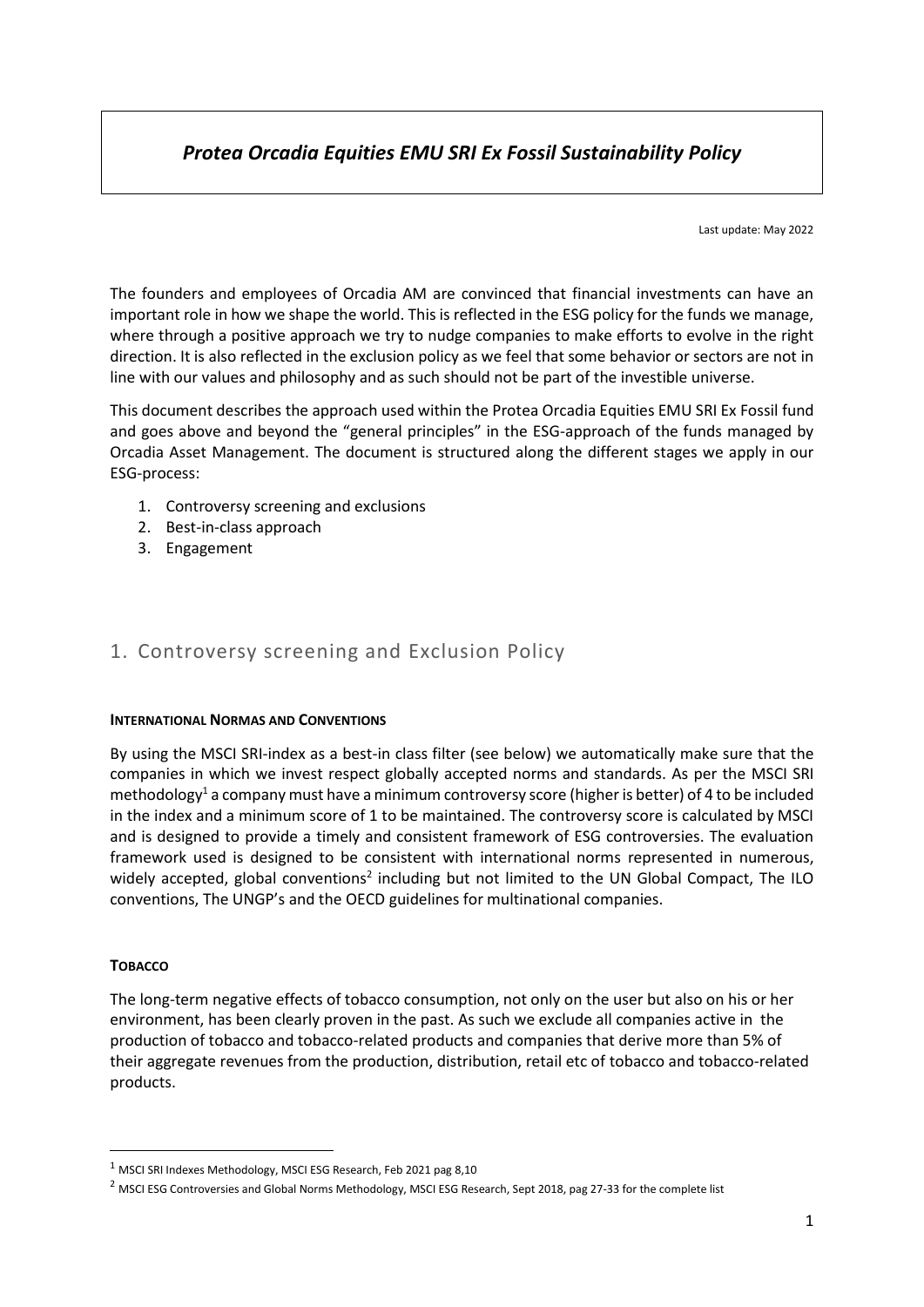#### **WEAPONS AND WEAPON SYSTEMS**

Weapons and weapon systems such as nuclear warheads, cluster munition, anti-personal and landmines, depleted uranium, biological & chemical weapons as well as incendiary weapons (for instance white phosphorus) are considered to be controversial weapons. Companies which have any tie, be it either through manufacturing these weapons or any tailor-made component or the selling or distribution of them, to these weapons systems are automatically excluded from the investible universe as these kinds of weapons have a disproportionate and arbitrary impact on the civilian population

Companies that derive more than 5% or more of their revenues from the production of conventional weapons or tailor-made components are excluded.

#### **COAL, OIL & GAS**

Within the fund all producers of fossil fuels classified under the GICS Sector "Energy" are excluded. The reason is twofold: firstly, we believe that investors should reduce their "carbon footprint" and feel that excluding this sector is an excellent way to make significant progress on the issue. Secondly, we strongly believe that there are very strong reasons to exclude this sector from a financial point of view. The implementation of measures to limit global warming to 1.5 - 2 °C would leave a significant part of their assets stranded.

Companies which are not a member of the GICS 10 "Energy" sector and which derive revenue from thermal coal mining (including lignite, bituminous, anthracite and steam coal) or from unconventional oil and gas extraction (such as oil sands, shale oil, shale gas, oil shale (kerogen-rich depostits), coal seem gas and coal bed methane) are automatically excluded.

#### **ELECTRICITY GENERATION**

Excluding producers of fossil fuels while allowing heavily polluting electricity producers would be contradictory. Excluding the complete sector however would not be a solution as electricity can be produced without or with relatively mild CO<sub>2</sub>-emissions (ie. Wind, solar, gas). Nevertheless, the compartment wants to be ambitious on this level also. In order to be eligible for inclusion a company active in the production of electricity must meet several thresholds:

- (1) It should not derive 5% or more of its revenue from thermal-based power generation. While we acknowledge that power production and sources used can fluctuate from year to year, there should be no significant and/or structural increase in the use of thermal coal as energy source.
- (2) While during the production of electricity through nuclear power there are no  $CO<sub>2</sub>$  emissions, we see – at least for the time being – nuclear energy not as a viable solution to reach the Paris climate goals. Until science finds at least a partial solution for the nuclear waste produced during the production of electricity, nuclear energy will remain controversial. Radiation is a significant risk for the health of man, animals and plants alike. Moreover, a significant part of the waste will stay radioactive for centuries thus creating a risk for many generations after ours. As such electricity companies that derive 5% or more of their aggregate production from nuclear activities are excluded as well as companies where 5% or more of its installed capacity comes from nuclear sources. While we acknowledge that power production and sources used can fluctuate from year to year, there should be no significant and/or structural increase in the use of nuclear power.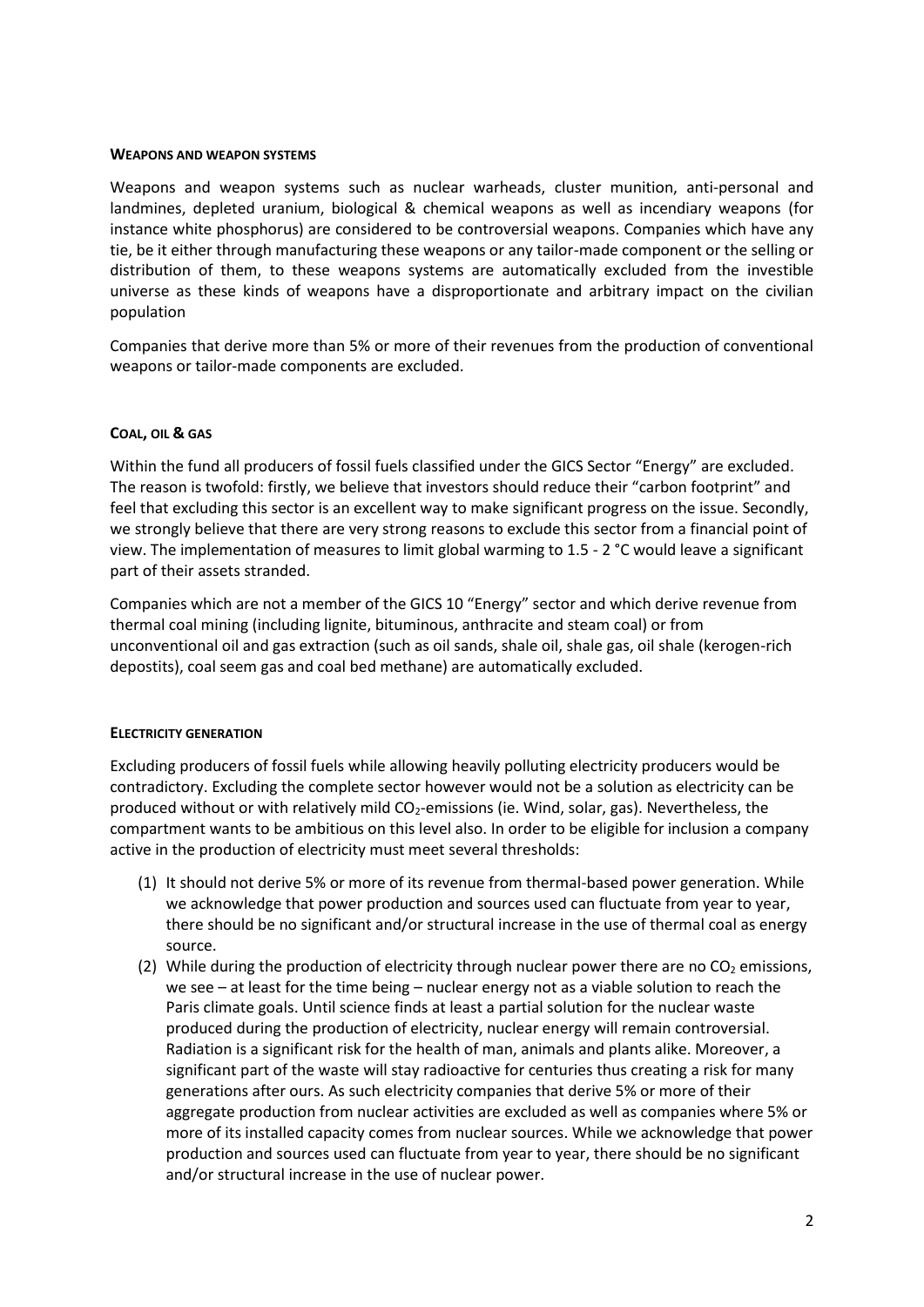- (3) In order to show that the company is evolving in the right direction and while acknowledging that power production and the sources used can fluctuate, especially when based on solar or wind, the company should structurally increase its production or capacity of renewable energy sources.
- (4) Moreover, the company shall meet at least one of the following criteria:
	- Have a SBTi target set at well-below 2°C or 1.5°C, or have a SBTi 'Business Ambition for 1.5°C' commitment
	- Derive more than 50% of its revenues from contributing activities
	- Have more than 50% of CapEx dedicated to contributing activities

#### **OTHER EXCLUSIONS**

Companies that conduct non mandatory (obliged by a government) research on living animals for nonmedical reasons are automatically excluded from the investment universe.

Are also excluded from the investible universe those companies that derive 5% or more of their revenues from the production of alcohol-related products, gambling, adult entertainment and GMO's.

Additionally, to the subsector exclusion factors we have a negative screening on companies which are considered to be involved in (very) severe controversies. We base ourselves on the exclusion list of both Nordea<sup>3</sup> and Norges Bank<sup>4</sup> as both institutions are highly respected within the responsible investment community. Investments must also adhere to the exclusion list compiled by Financité<sup>5</sup> through their so-called "Liste noire Financité" which checks the adherence by the company to the principles of the international conventions which have been ratified by the Belgian Kingdom<sup>6</sup> on human, social and civil law as well as on the environment and governance. Given that the "Liste noire Financité" is a compilation of several blacklists, only companies that are mentioned by at least 2 independent sources are excluded. This in order to avoid potential biases.

#### **IMPLEMENTATION OF THE EXCLUSION POLICY WITHIN THE FUNDS OF ORCADIA AM**

Investment is not allowed in companies which do not pass the screening process described above. Investments already present in the fund that no longer pass the screening process must be sold within 3 months. This negative screening of the existing portfolio is done biannually.

In case there would be a new (very) significant controversy on a potential investment which is not excluded (yet) in the negative screening, the investment managers will refrain from investing in this asset awaiting the updated screening. In case a potential very significant controversy would emerge on a company or country already in the portfolio, the portfolio manager will describe the issue based on publicly available sources and present it to the Investment Committee of Orcadia AM. Given that the ESG-principles are at the core of our investment process and at Orcadia AM at large, all major ESG issues are discussed there and a final decision is taken by the Committee. If the Investment Committee, based on the case put forward by the investment managers, decides that the controversy is effectively

<sup>3</sup> <https://www.nordea.com/en/sustainability/sustainable-business/investments/exclusion-list/>

<sup>4</sup> https://www.nbim.no/en/responsibility/exclusion-of-companies/

<sup>5</sup> https://www.financite.be/fr/article/liste-noire-financite

 $^6$  We use this additional layer as a (very) significant part of our investors (and potential investors) are either Belgium-based or have an affinity with the country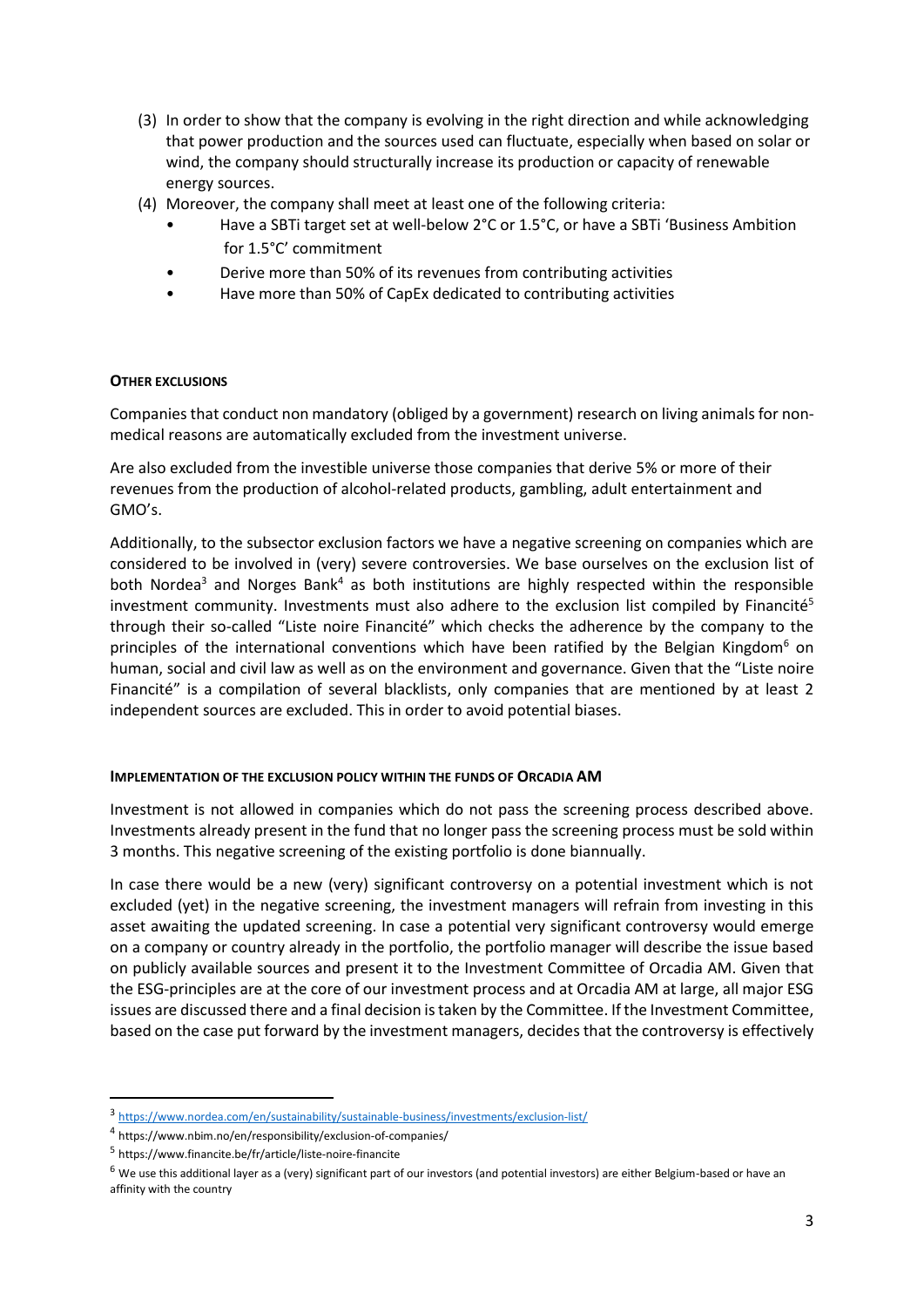to be considered as (very) significant all investments in the company must be sold within the 3 months following the decision.

### 2. Best-in-class process

The exclusion policy described in above is only the first step in the sustainability process of the fund. The second, cumulative, step is a "best in class" approach, where, as implied by its name, the best scoring companies within a sector are withheld. For the management of the compartment the investible universe is reduced from the "standard" MSCI Eurozone index, which includes the largest listed companies in the eurozone, towards the MSCI SRI EMU Index. As such only the top 25% of companies within a sector are withheld. While this significantly reduces the potential universe in which we can invest this is a deliberate choice as we want our investments to be among the top performers in their sector.

This means that the rating from MSCI (from CCC – the weakest to AAA – the very best) is the first element in determining our internal assessment of the company (from "below average" over "average", "above average", "good", "very good" to finally "excellent"). However, given that nonfinancial assessments are more prone to discussion than financial figures and we want to avoid to invest in companies which would be viewed as clearly below average by other evaluators, we make a crosscheck based on the views of S&P<sup>7</sup> (formerly RobecoSAM) and Sustainalytics<sup>8</sup>. If this crosscheck does not contradict the rating of MSCI the final internal assessment (see above) is attributed and the company can be included in the portfolio. If however based on the crosscheck we arrive at the conclusion that the MSCI rating might paint a too rosy image, we will evaluate on publicly available information if a significant issue might effectively be present. If such an issue would be present, the stock will be excluded from the investible universe. In this case no new investments may be made in the stock and all existing positions must be sold withing 3 months. If the information would be inconclusive, the issue will be discussed in the investment committee which will have the final word on the exclusion out of the investible universe.

Bi-annually, the portfolio managers check the inclusion within the MSCI SRI index and the ESG-scores attributed by MSCI, S&P and Sustainalytics. If a company is no longer a member of the MSCI SRI Index or if the internal assessment is not at least "above average", the position must be sold within the next three months. An ad-hoc analysis will be made if and when a (very) severe controversy appears on a company. If based on the available information the portfolio managers would arrive at the conclusion that the company would presumably no longer be in line with the values and norms to which the fund adheres and its internal assessment would fall below "above average", the company will be excluded from the universe, thus automatically excluding new investments and triggering a mandatory sale of the position within 3 months. If the information would be inconclusive, the issue will be discussed in the investment committee which will have the final word on the exclusion out of the investible universe.

<sup>7</sup> Obtained from Bloomberg data feed

<sup>8</sup> Obtained from Bloomberg data feed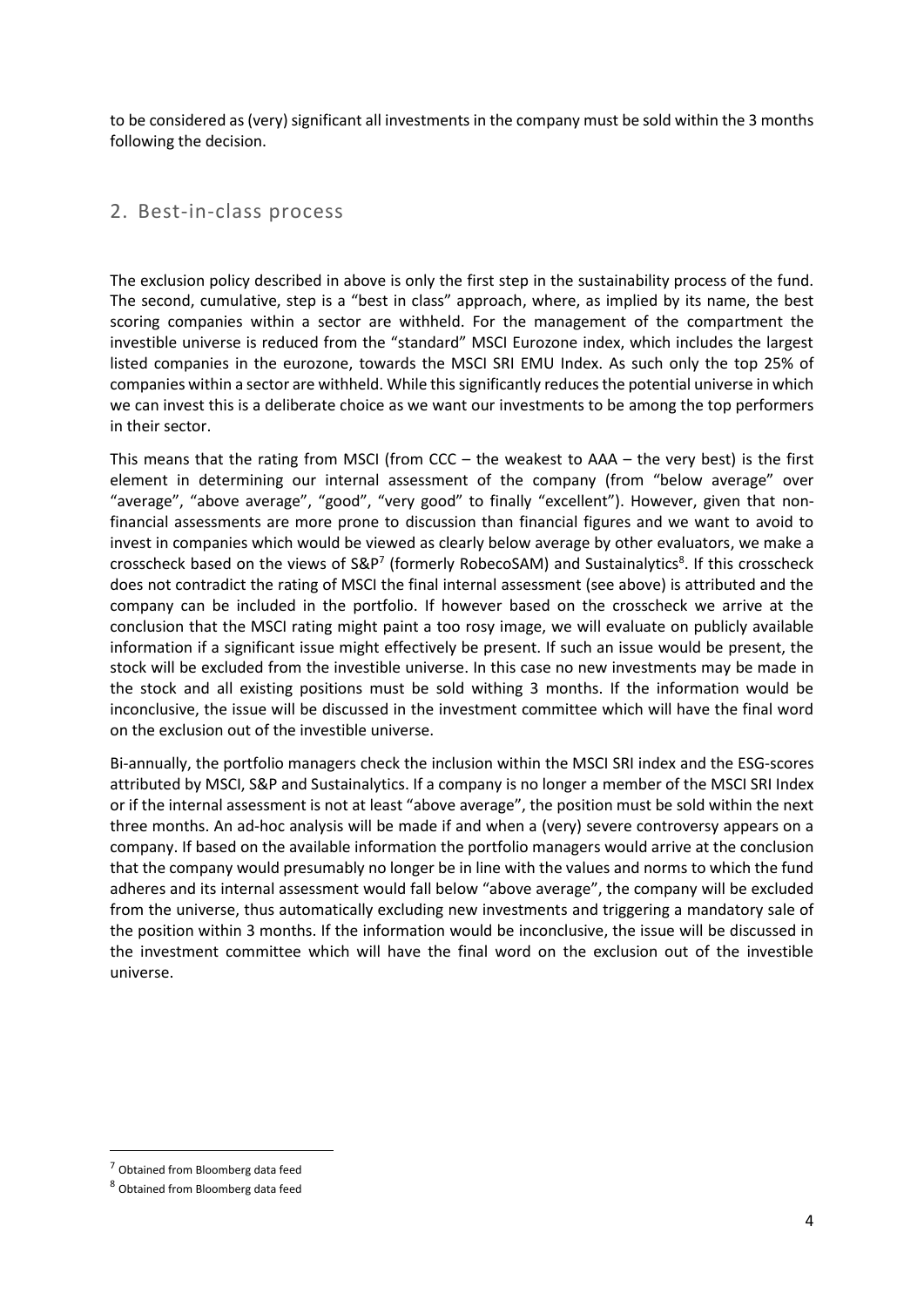## 3. Engagement

#### **STEWARDSHIP – OUR VIEWS AND APPROACH**

- Orcadia AM is convinced that the asset management industry has a key role to play to promote sustainability in a broad sense.
- Orcadia AM has been set up with the idea of
	- o (a) allowing investors to invest in a sustainable way without compromising on quality, and
	- $\circ$  (b), through our success, pushing other asset managers into becoming more sustainable.
- Shareholders can exert pressure on the conduct of the corporation through various channels:
	- o dialogue,
	- o contest vote,
	- o resolution proposal,
	- $\circ$  alliance with other shareholders through platforms (such as Shareholders for Change and Climate Change 100+),
	- o exit.
- Orcadia AM does see the promotion of sustainability as coming first from investing only in assets of sustainable issuers (through a combination of an exclusion list with a "best in class" approach). Orcadia AM does not consider that investing into non sustainable equities in order to be able to exert pressure at the general assembly as an efficient and desirable way of promoting sustainability.
- To invest only into sustainable securities could be seen as reducing the importance of engaging a dialogue with the corporations the asset manager is investing into and of behaving as an active shareholder at general assemblies. Nevertheless, Orcadia AM is has an engagement policy, mainly through a highly regarded specialized third party.
- Orcadia AM deems that to be part of a large community of asset managers sharing the willingness to promote sustainability and that to have this community speaking with a single voice at general assemblies is an efficient way of exerting pressure on corporations.

#### **ENGAGEMENT PROCESS**

Orcadia AM has concluded a fixed-term proxy voting contract with ISS, a global leader in the domain. As stated, it does not mean that we always share the views of ISS. We are aware that a proxy voting company as ISS may have diverging priorities, and may, for instance, let prevail the private interest of the shareholders against other stakeholders. Nevertheless, our view is that to act jointly is most often more impactful than acting on her own, especially given our still limited size.

We wanted to operate through a global player, in order to maximize the impact, and, having therefore to choose between the two leaders, ISS and Glass Lewis, we have decided to work with the former one, as it appeared from our due diligence that they devoted more attention to ESG considerations, which is of utmost importance for Orcadia AM. As the pricing of both offers was the same this has not impacted our choice.